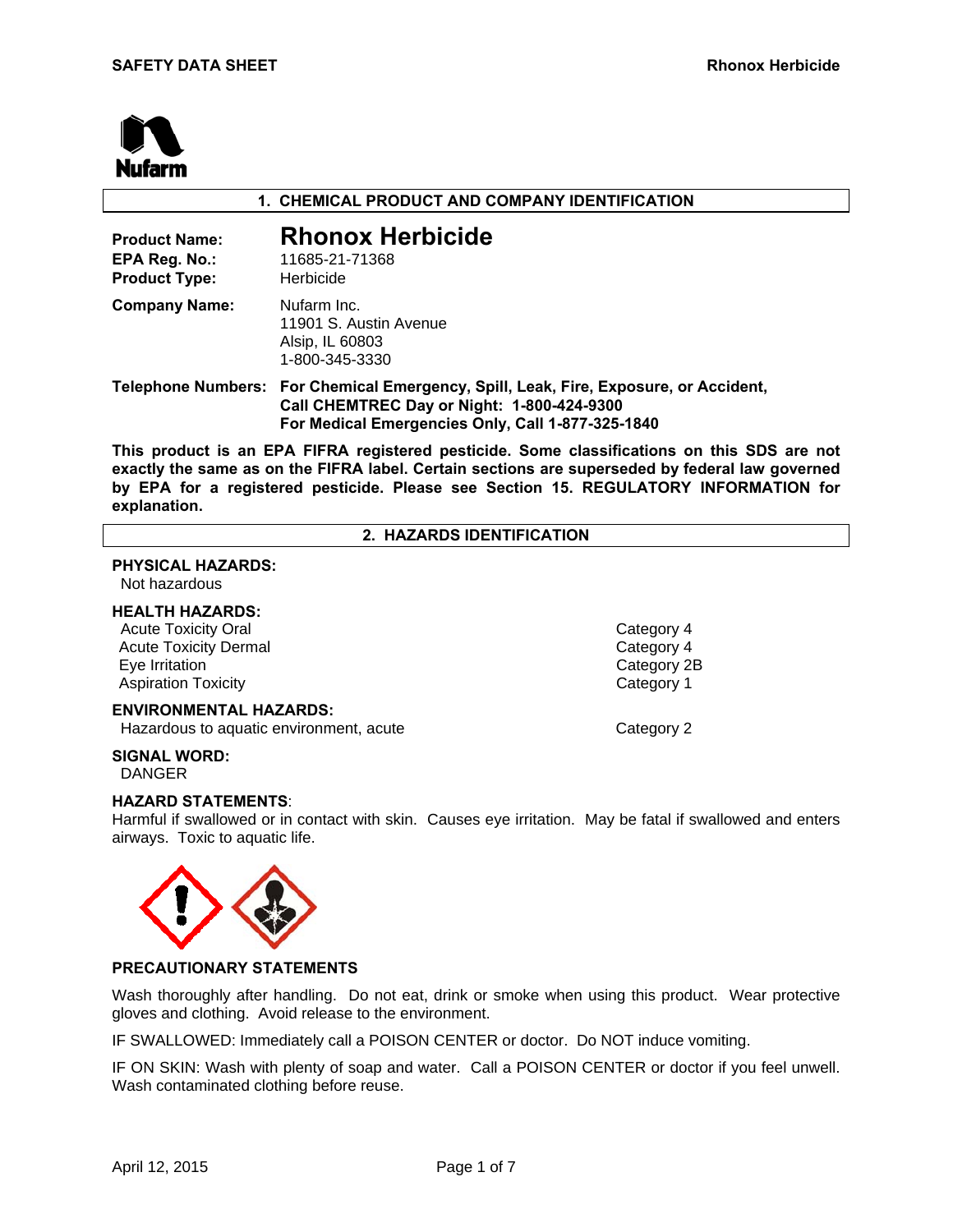IF IN EYES: Rinse cautiously with water for several minutes. Remove contact lenses, if present and easy to do. Continue rinsing. If eye irritation persists: Get medical advice.

#### Store locked up.

Dispose of contents in accordance with local, state, and federal regulations

| 3. COMPOSITION / INFORMATION ON INGREDIENTS                        |                     |                     |  |
|--------------------------------------------------------------------|---------------------|---------------------|--|
| <b>COMPONENT</b>                                                   | CAS NO.             | % BY WEIGHT         |  |
| 2-methyl-4-chlorophenoxyacetic acid, isooctyl (2-ethylhexyl) ester | 29450-45-1          | $66.5 - 70.7$       |  |
| Distillates (Petroleum), Hydrotreated Light                        | 64742-47-8          | $20.6 - 22.0$       |  |
| Other Ingredients                                                  | <b>Trade Secret</b> | <b>Trade Secret</b> |  |

#### **Synonyms:** MCPA 2EHE

Ingredients not precisely identified are proprietary or non-hazardous. Values are not product specifications.

#### **4. FIRST AID MEASURES**

**If in Eyes:** Hold eye open and rinse slowly and gently with water for several minutes. Remove contact lenses, if present, then continue rinsing eye. Get medical attention if irritation occurs and persists.

**If Swallowed:** DO NOT induce vomiting. Get immediate medical attention.

**If Inhaled:** Move person to fresh air. If breathing is difficult, administer oxygen. If symptoms develop, get medical advice.

**If on Skin or Clothing:** Take off contaminated clothing. Rinse skin with plenty of water for several minutes. If irritation or symptoms occur, get medical advice.

**Most important symptoms/effects, acute and delayed:** Causes eye irritation. May be harmful if swallowed or in contact with skin. Aspiration hazard – may be fatal if swallowed and enter airways.

**Indication of immediate medical attention and special treatment needed, if necessary:** Get immediate medical attention for ingestion.

## **5. FIRE FIGHTING MEASURES**

**Extinguishing Media:** Recommended for large fires: foam or water spray. Recommended for small fires: dry chemical or carbon dioxide.

**Special Fire Fighting Procedures:** Firefighters should wear NIOSH approved self-contained breathing apparatus and full fire-fighting turn out gear. Dike area to prevent runoff and contamination of water sources. Dispose of fire control water later.

**Unusual Fire and Explosion Hazards:** Containers will burst from internal pressure under extreme fire conditions. If water is used to fight fire or cool containers, dike to prevent runoff contamination of municipal sewers and waterways.

**Hazardous Decomposition Materials (Under Fire Conditions):** May produce gases such as hydrogen chloride, other chlorine compounds, nitrogen oxides, and carbon oxides.

## **6. ACCIDENTAL RELEASE MEASURES**

**Personal Precautions:** Wear appropriate protective gear for the situation. See Personal Protection information in Section 8.

**Environmental Precautions:** Prevent material from entering public sewer systems or any waterways. Do not flush to drain. Large spills to soil or similar surfaces may necessitate removal of topsoil. The affected area should be removed and placed in an appropriate container for disposal.

**Methods for Containment:** Dike spill using absorbent or impervious materials such as earth, sand or clay. Collect and contain contaminated absorbent and dike material for disposal.

**Methods for Clean-Up and Disposal:** Pump any free liquid into an appropriate closed container. Collect washings for disposal. Decontaminate tools and equipment following cleanup. See Section 13: DISPOSAL CONSIDERATIONS for more information.

**Other Information:** Large spills may be reportable to the National Response Center (800-424-8802) and to state and/or local agencies.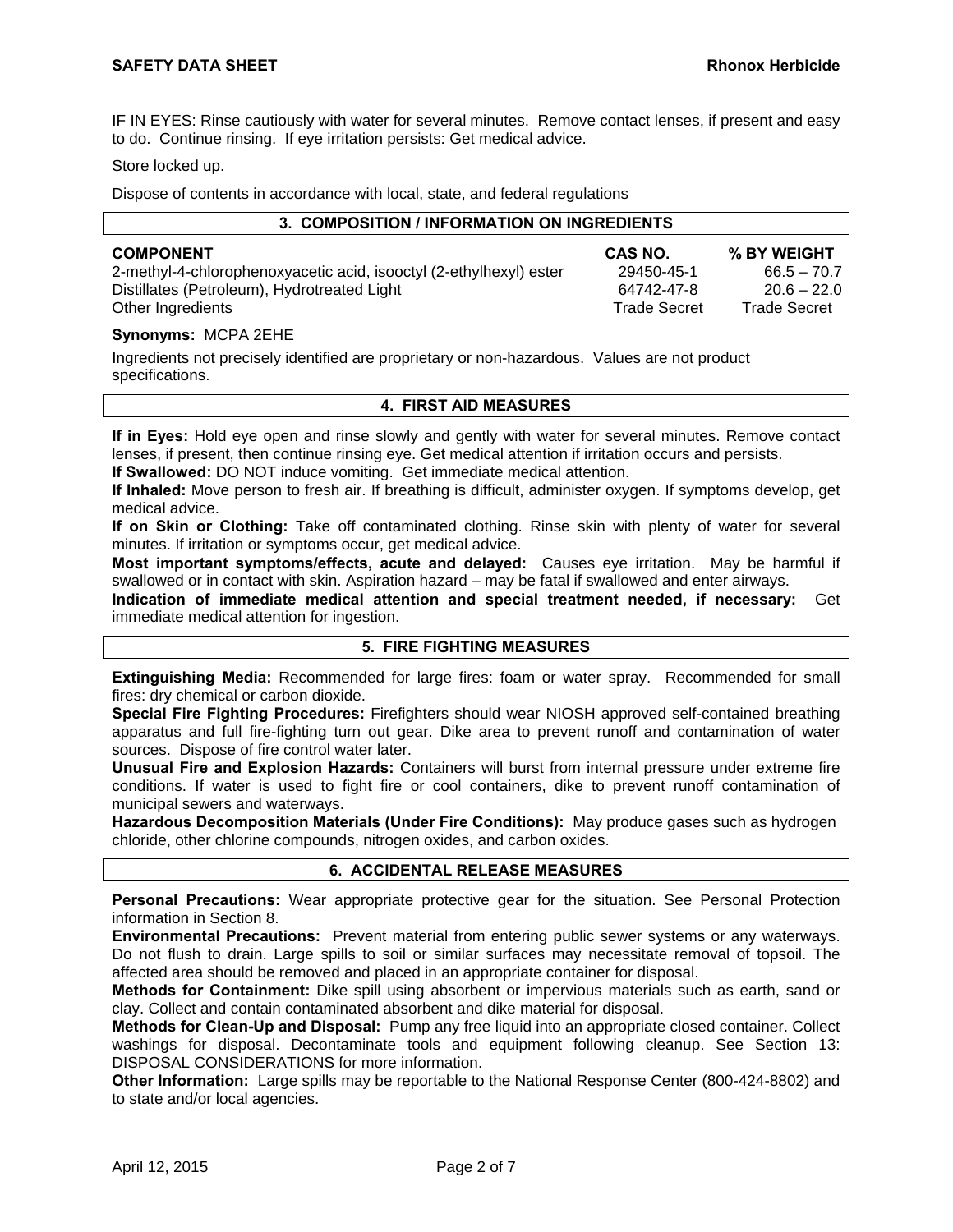## **7. HANDLING AND STORAGE**

## **Handling:**

Do not get in eyes, on skin, or on clothing. Users should wash hands before eating, drinking, chewing gum, using tobacco or using the toilet. Remove clothing/Personal Protective Equipment (PPE) immediately if pesticide gets inside. Then wash thoroughly and put on clean clothing. If pesticide gets on skin, wash immediately with soap and water. Remove PPE immediately after handling this product. Wash the outside of gloves before removing. As soon as possible, wash thoroughly and change into clean clothing.

## **Storage:**

Always store pesticides in a secured warehouse or storage building. Do not store near open containers of fertilizer, seed or other pesticides. Containers should be opened in well-ventilated areas. Keep container tightly sealed when not in use. Do not stack cardboard cases more than two pallets high. Do not contaminate water, food or feed by storage or disposal.

## **8. EXPOSURE CONTROLS / PERSONAL PROTECTION**

## **Engineering Controls:**

Where engineering controls are indicated by specific use conditions or a potential for excessive exposure, use local exhaust ventilation at the point of generation.

## **Personal Protective Equipment:**

**Eye/Face Protection:** To avoid contact with eyes, wear chemical goggles or safety glasses with front, brow and temple protection. An emergency eyewash or water supply should be readily accessible to the work area.

**Skin Protection:** To avoid contact with skin, wear coveralls over short-sleeved shirt and short pants, chemical-resistant gloves and chemical-resistant footwear plus socks. For overhead exposure, wear chemical-resistant headgear. Wear a chemical-resistant apron when cleaning equipment, mixing, or loading. An emergency shower or water supply should be readily accessible to the work area.

**Respiratory Protection:** Not normally required. If vapors or mists exceed acceptable levels, wear NIOSH approved air-purifying respirator with cartridges/canisters approved for use against pesticides.

**General Hygiene Considerations:** Personal hygiene is an important work practice exposure control measure and the following general measures should be taken when working with or handling this material: 1) Do not store, use and/or consume foods, beverages, tobacco products, or cosmetics in areas where this material is stored. 2) Wash hands and face carefully before eating, drinking, using tobacco, applying cosmetics or using the toilet.

## **Exposure Guidelines:**

|                                             | <b>OSHA</b> |             | <b>ACGIH</b> |             |      |
|---------------------------------------------|-------------|-------------|--------------|-------------|------|
| Component                                   | TWA         | <b>STEL</b> | TWA          | <b>STEI</b> | Unit |
| MCPA 2EHE                                   | ΝE          | NΕ          | <b>NE</b>    | NΕ          |      |
| Distillates (Petroleum), Hydrotreated Light | ΝE          | NΕ          | <b>NE</b>    | ΝE          |      |
| Other Ingredients                           | ΝE          | NΕ          | NΕ           | ΝE          |      |
|                                             |             |             |              |             |      |

NE = Not Established

## **9. PHYSICAL AND CHEMICAL PROPERTIES**

| Appearance:<br>Odor:                          | Transparent light brown liquid<br>Surfactant-like |
|-----------------------------------------------|---------------------------------------------------|
| Odor threshold:                               | No data available                                 |
| pH:                                           | 3.48 (1% w/w dispersion in DIW)                   |
| Melting point/freezing point:                 | No data available                                 |
| Initial boiling point and boiling range       | No data available                                 |
| Flash point:                                  | $> 230^{\circ}$ F ( $> 110^{\circ}$ C)            |
| <b>Evaporation rate:</b>                      | No data available                                 |
| <b>Flammability:</b>                          | No data available                                 |
| Upper/lower flammability or explosive limits: | No data available                                 |
| Vapor pressure:                               | No data available                                 |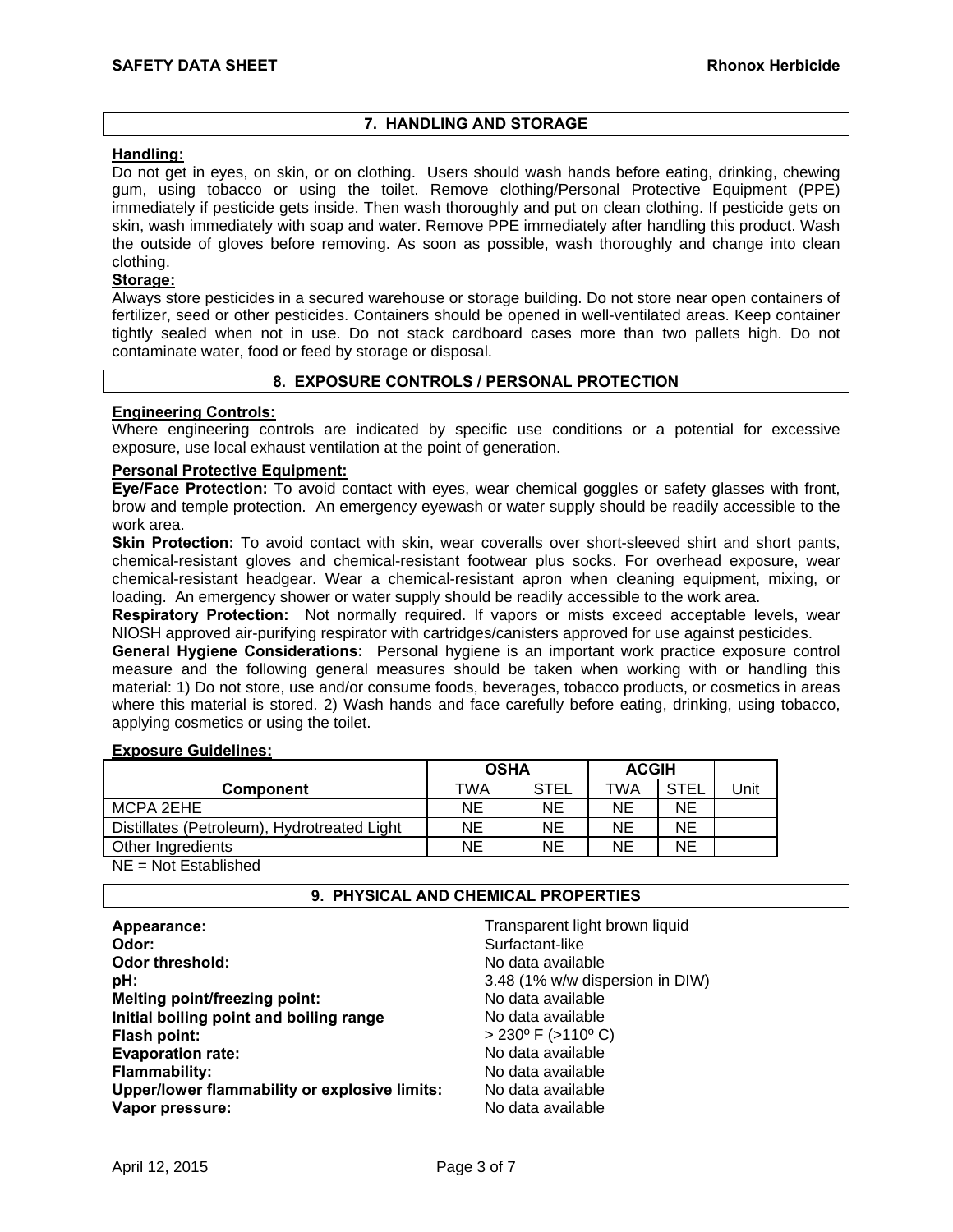| Vapor density:                          |  |
|-----------------------------------------|--|
| <b>Relative density:</b>                |  |
| Solubility(ies):                        |  |
| Partition coefficient: n-octanol/water: |  |
| <b>Autoignition temperature:</b>        |  |
| <b>Decomposition temperature:</b>       |  |
| <b>Viscosity:</b>                       |  |

**Vapor density:** No data available **Relative density:** 0.980 g/mL @ 25º C; 0.970 g/mL @ 39º C **Solubility(ies):** No data available **Partition coefficient: n-octanol/water:** No data available **Autoignition temperature:** No data available **Decomposition temperature:** No data available **Viscosity:** 12.01 cPs @ 25º C; 6.84 cPs @ 39º C

**Note:** Physical data are typical values, but may vary from sample to sample. A typical value should not be construed as a guaranteed analysis or as a specification.

#### **10. STABILITY AND REACTIVITY**

**Reactivity:** Not reactive.

**Chemical Stability:** This material is stable under normal handling and storage conditions.

**Possibility of Hazardous Reaction:** Hazardous polymerization will not occur.

**Conditions to Avoid:** Excessive heat. Do not store near heat or flame.

**Incompatible Materials:** Strong oxidizing agents: bases and acids.

**Hazardous Decomposition Products:** Under fire conditions, may produce gases such as hydrogen chloride, nitrogen oxides, and carbon oxides.

#### **11. TOXICOLOGICAL INFORMATION**

**Likely Routes of Exposure:** Skin contact, Eye contact, Inhalation

#### **Symptoms of Exposure:**

**Eye Contact:** Causes eye irritation. Vapors and mists can cause irritation.

**Skin Contact:** Mildly irritating based on toxicity studies. Overexposure by skin absorption may cause symptoms similar to those for ingestion. Harmful in contact with skin.

**Ingestion:** Harmful if ingested. May cause nausea, vomiting, abdominal pain, weakness of arms and/or legs, dizziness, loss of coordination. The petroleum hydrocarbon component, if aspirated into the respiratory system during ingestion or vomiting may cause mild or severe pulmonary injury, possibly progressing to death.

**Inhalation:** May cause upper respiratory tract irritation, coughing, wheezing, nausea, headache, depression. Overexposure to petroleum hydrocarbon component may cause irritation to respiratory tract, headaches, anesthesia, drowsiness, unconsciousness and other central nervous system effects, possibly including death.

**Delayed, immediate and chronic effects of exposure:** None reported.

## **Toxicological Data:**

Data from laboratory studies on this product are summarized below:

**Oral:** Rat LD<sub>50</sub>: 1,800 mg/kg (female)

**Dermal:** Rabbit LD<sub>50</sub>: 1,400 mg/kg

**Inhalation:** Rat 4-hr LC<sub>50</sub>: 6.18 mg/L (no mortality at maximum attainable concentration)

**Eye Irritation:** Rabbit: Minimally irritating

**Skin Irritation:** Rabbit: Moderately irritating (PDII=1.5)

**Skin Sensitization:** Not a contact sensitizer in guinea pigs following repeated skin exposure.

**Subchronic (Target Organ) Effects:** Repeated overexposure may cause effects to liver, kidneys, blood chemistry, testes and gross motor function. Rare cases of peripheral nerve damage have been reported, but extensive animal studies have failed to substantiate these observations, even at high doses of MCPA for prolonged periods.

**Carcinogenicity / Chronic Health Effects:** Rat and mouse lifetime feeding studies did not show carcinogenic potential for MCPA.

**Reproductive Toxicity:** MCPA studies in laboratory animals have shown testicular effects and lower male fertility.

**Developmental Toxicity:** MCPA studies in laboratory animals have shown decreased fetal body weights and delayed development in the offspring at doses toxic to mother animals.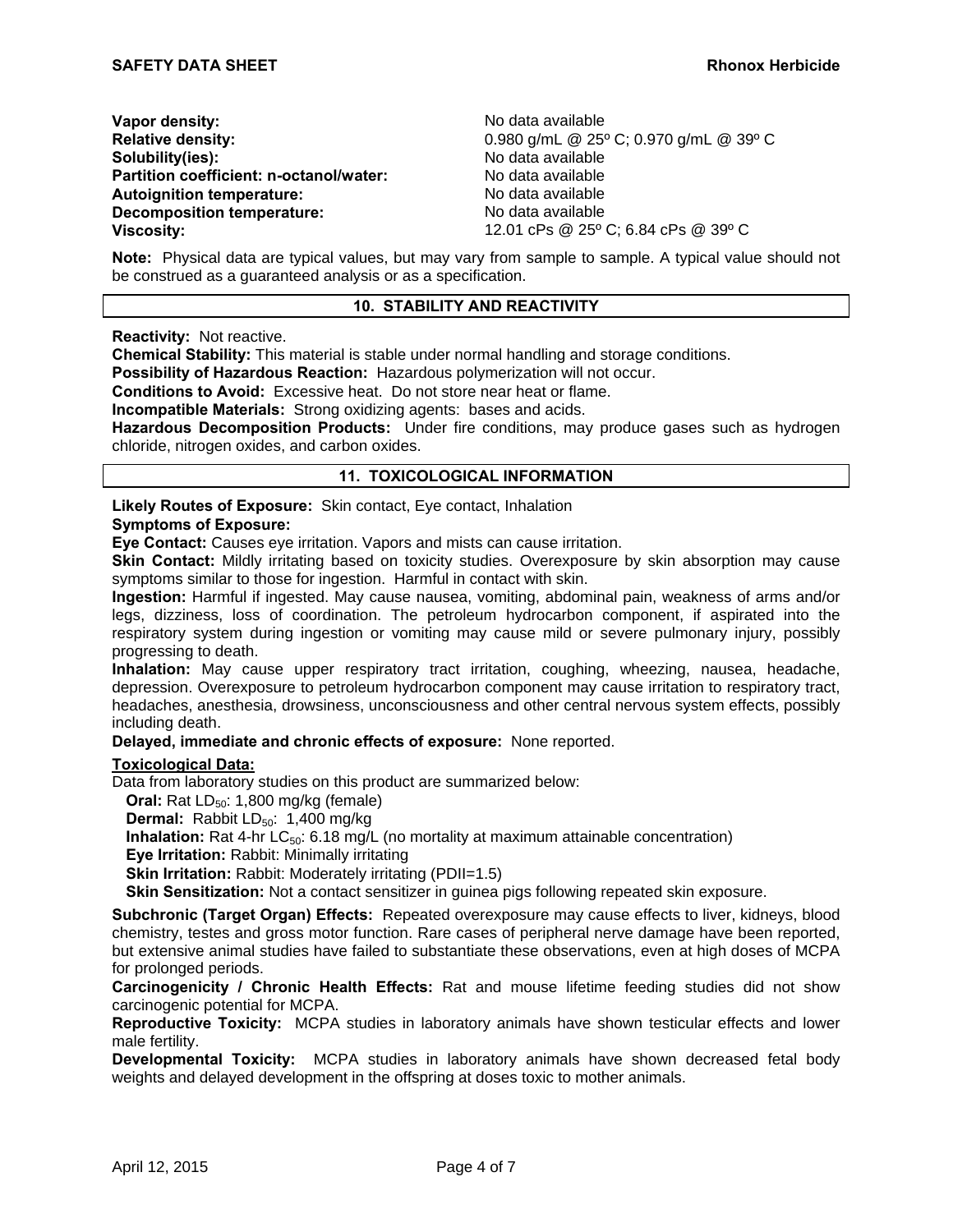**Genotoxicity:** There have been some positive and some negative studies, but the weight of evidence is that MCPA is not mutagenic.

## **Assessment Carcinogenicity:**

This product contains substances that are considered to be probable or suspected human carcinogens as follows:

|                                   | <b>Regulatory Agency Listing As Carcinogen</b> |             |            |             |
|-----------------------------------|------------------------------------------------|-------------|------------|-------------|
| <b>Component</b>                  | <b>ACGIH</b>                                   | <b>IARC</b> | <b>NTP</b> | <b>OSHA</b> |
| Chlorophenoxy Herbicides (MCPA)   | No                                             | 2Β          | No         | No          |
| Other Ingredients                 | No                                             | No          | No         | No          |
| <b>12. ECOLOGICAL INFORMATION</b> |                                                |             |            |             |

## **Ecotoxicity:**

| Data on MCPA 2EHE:                      |                    |
|-----------------------------------------|--------------------|
| 96-hour LC <sub>50</sub> Bluegill:      | $3.9 \text{ mg/l}$ |
| 96-hour LC <sub>50</sub> Rainbow Trout: | $3.2 \text{ mg/l}$ |
| 48-hour EC <sub>50</sub> Daphnia:       | $0.28$ mg/l        |
|                                         |                    |

 $g/I$  Bobwhite Quail Dietary LC $_{50}$ :  $>$  5,620 ppm g/l Mallard Duck 8-day Dietary LC<sub>50</sub>: >5,620 ppm<br>g/l

# **Environmental Fate:**

MCPA 2EHE is rapidly de-esterfied to parent MCPA acid in the environment. In soil, MCPA is microbially degraded with a typical half-life of approximately 10 to 14 days.

## **13. DISPOSAL CONSIDERATIONS**

## **Waste Disposal Method:**

Wastes resulting from the use of this product may be disposed of on site or at an approved waste disposal facility. If container is damaged or if pesticide has leaked, contain all spillage. Absorb and clean up all spilled material with granules or sand. Place in a closed, labeled container for proper disposal.

## **Container Handling and Disposal:**

**Nonrefillable Containers 5 Gallons or Less:** Nonrefillable container. Do not reuse or refill this container. Triple rinse container (or equivalent) promptly after emptying.

**Triple rinse as follows:** Empty the remaining contents into application equipment or a mix tank and drain for 10 seconds after the flow begins to drip. Fill the container 1/4 full with water and recap. Shake for 10 seconds. Pour rinsate into application equipment or a mix tank or store rinsate for later use or disposal. Drain for 10 seconds after the flow begins to drip. Repeat this procedure two more times. Then offer for recycling or reconditioning, or puncture and dispose of in a sanitary landfill, or by other procedures approved by State and local authorities. Plastic containers are also disposable by incineration, or, if allowed by State and local authorities, by burning. If burned stay out of smoke.

**Nonrefillable containers larger than 5 gallons:** Nonrefillable container. Do not reuse or refill this container. Offer for recycling if available. Triple rinse or pressure rinse container (or equivalent) promptly after emptying.

**Triple rinse as follows:** Empty the remaining contents into application equipment or a mix tank. Fill the container 1/4 full with water. Replace and tighten closures. Tip container on its side and roll it back and forth, ensuring at least one complete revolution, for 30 seconds. Stand the container on its end and tip it back and forth several times. Turn the container over onto its other end and tip it back and forth several times. Empty the rinsate into application equipment or a mix tank or store rinsate for later use or disposal. Repeat this procedure two more times.

**Pressure rinse as follows:** Empty the remaining contents into application equipment or a mix tank and continue to drain for 10 seconds after the flow begins to drip. Hold container upside down over application equipment or mix tank or collect rinsate for later use or disposal. Insert pressure rinsing nozzle in the side of the container, and rinse at about 40 psi for at least 30 seconds. Drain for 10 seconds after the flow begins to drip.

**Refillable containers larger than 5 gallons:** Refillable container. Refill this container with pesticide only. Do not reuse this container for any other purpose. Cleaning the container before final disposal is the responsibility of the person disposing of the container. Cleaning before refilling is the responsibility of the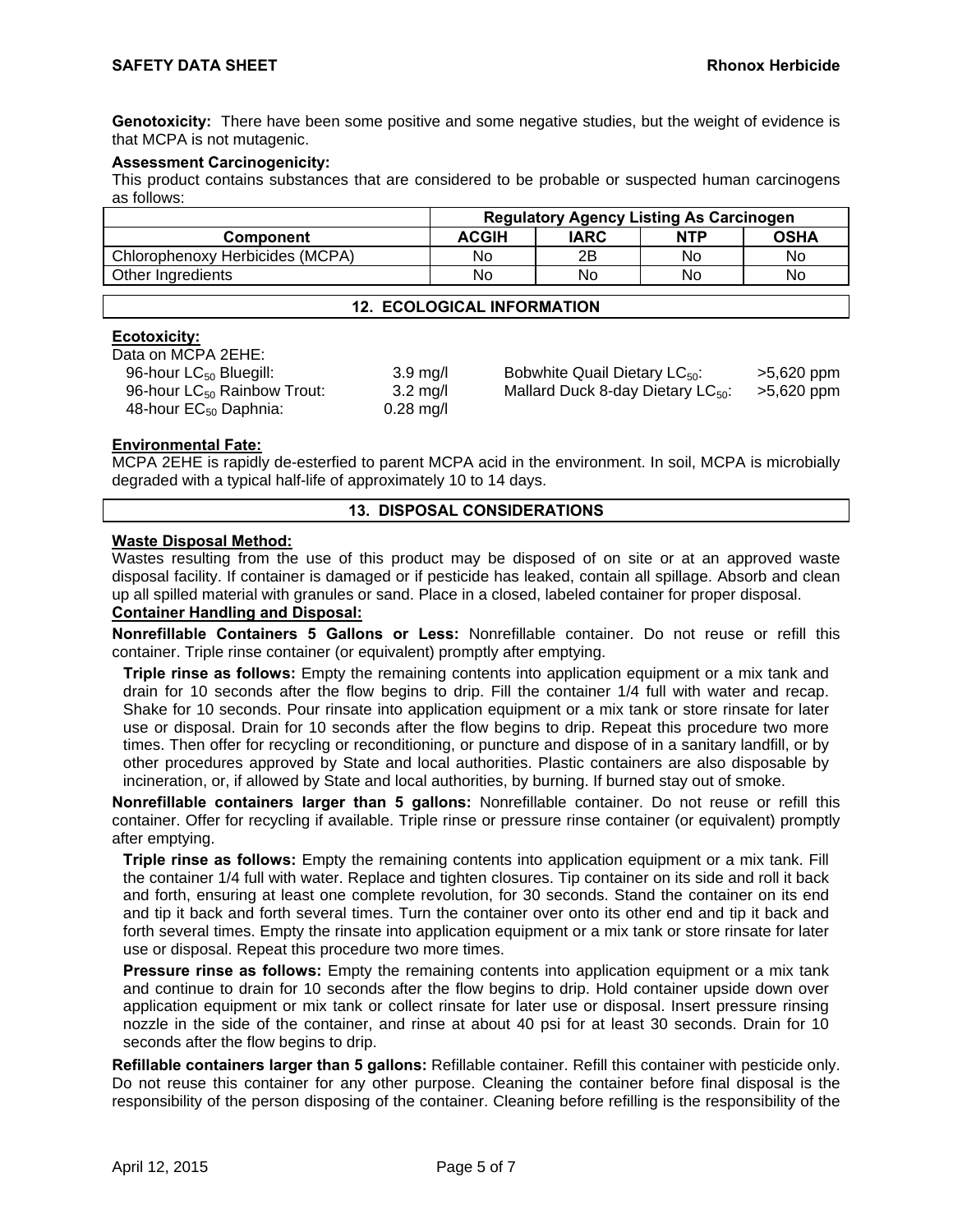refiller. To clean the container before final disposal, empty the remaining contents from this container into application equipment or a mix tank. Fill the container about 10% full with water and, if possible, spray all sides while adding water. Agitate vigorously or recirculate water with the pump for two minutes. Pour or pump rinsate into application equipment or rinsate collection system. Repeat this rinsing procedure two more times.

## **14. TRANSPORTATION INFORMATION**

Follow the precautions indicated in Section 7: HANDLING AND STORAGE of this MSDS.

## **DOT**

## **119 gallons per complete package**

Non Regulated – See 49 CFR 173.132(b)(3) & 172.101 Appendix A

#### **≥ 119 gallons per complete package**

UN 3082,Environmentally hazardous substance, liquid, n.o.s. (MCPA Ester), 9, III, RQ, Marine Pollutant

#### **IMDG**

UN 3082,Environmentally hazardous substance, liquid, n.o.s. (MCPA Ester), 9, III, Marine Pollutant

## **IATA**

UN 3082,Environmentally hazardous substance, liquid, n.o.s. (MCPA Ester), 9, III, Marine Pollutant

## **15. REGULATORY INFORMATION**

This chemical is a pesticide product registered by the United States Environmental Protection Agency and is subject to certain labeling requirements under federal pesticide law. These requirements differ from the classification criteria and hazard information required for safety data sheets (SDS), and for workplace labels of non-pesticide chemicals. The hazard information required on the pesticide label is reproduced below. The pesticide label also includes other important information, including directions for use.

WARNING: May be fatal if absorbed through skin. Causes skin irritation. Harmful if swallowed. Do not get in eyes, on skin, or on clothing.

## **U.S. Federal Regulations:**

**TSCA Inventory:** This product is exempted from TSCA because it is solely for FIFRA regulated use.

## **SARA Hazard Notification/Reporting:**

**Hazard Categories Under Criteria of SARA Title III Rules (40 CFR Part 370):**

Acute Health

**Section 313 Toxic Chemical(s):** None

#### **Reportable Quantity (RQ) under U.S. CERCLA:** None

## **RCRA Waste Code:**

Under RCRA, it is the responsibility of the product user to determine at the time of disposal, whether a material containing the product or derived from the product should be classified as a hazardous waste.

#### **State Information:**

Other state regulations may apply. Check individual state requirements.

**California Proposition 65:** Not listed